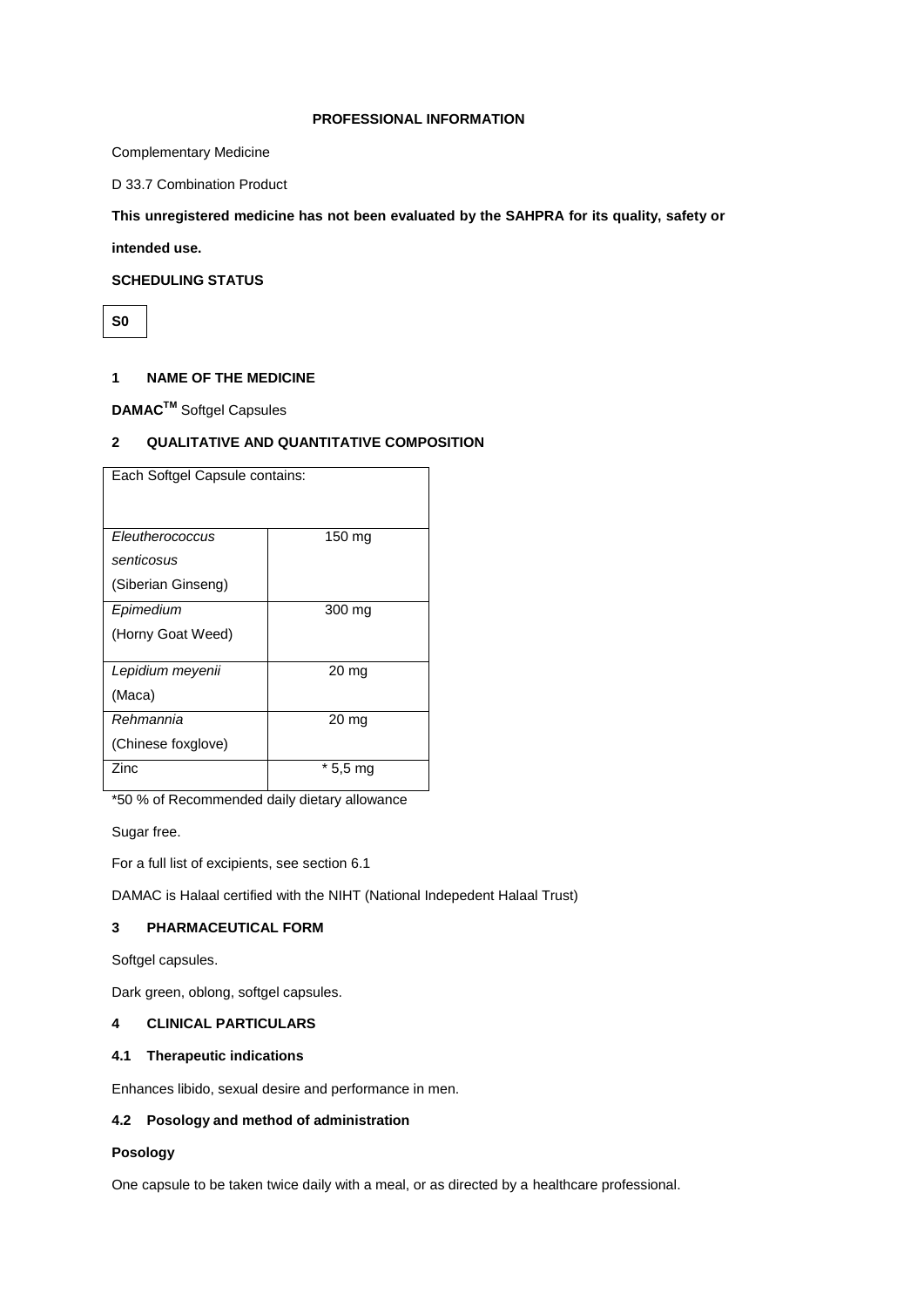# **Method of administration**

For oral use.

### **4.3 Contraindications**

The use of DAMAC is contraindicated in:

- Hypersensitivity to any of the ingredients contained in DAMAC (see section 6.1).
- Individuals with cardiovascular disorders.
- Individuals with hypertension.
- Individuals with diabetes.
- Women.

### **4.4 Special warnings and precautions for use**

- DAMAC is not suitable for diabetics as it can affect blood sugar levels, either lowering or increasing blood sugar levels (see section 4.3).
- DAMAC is not suitable for use by vegetarians.

### **4.5 Interaction with other medicines and other forms of interaction**

### *Medicines for diabetes (Anti-diabetic medicines)*

DAMAC may affect blood sugar levels. Concomitant use of DAMAC with medicines for diabetes may cause an increase or decrease in blood sugar levels, making the anti-diabetic medication less effective (see section 4.3).

*Medicines that slow blood clotting (Anticoagulants and NSAIDs)* 

DAMAC may slow blood clotting. The use of DAMAC with anticoagulants (clopidogrel, enoxaparin,

heparin, warfarin etc.) and NSAIDs (diclofenac, ibuprofen) may increase the chances of bruising and bleeding.

# **4.6 Fertility, pregnancy and lactation**

DAMAC is not indicated for use in women.

DAMAN is contra-indicated in pregnant and lactating women (see section 4.3).

#### **4.7 Effects on ability to drive and use machines**

DAMAC can cause drowsiness. You should be aware of how you react to DAMAC before you drive or use machinery.

# **4.8 Undesirable effects**

The following side-effects have been reported:

| Eleutherococcus    | diarrhoea, insomnia, drowsiness, confusion, nervousness, anxiety,<br>Nausea.   |
|--------------------|--------------------------------------------------------------------------------|
| senticosus         | headache, fever, arrhythmia (incl. tachycardia), hypertension, rash and muscle |
| (Siberian Ginseng) | spasm.                                                                         |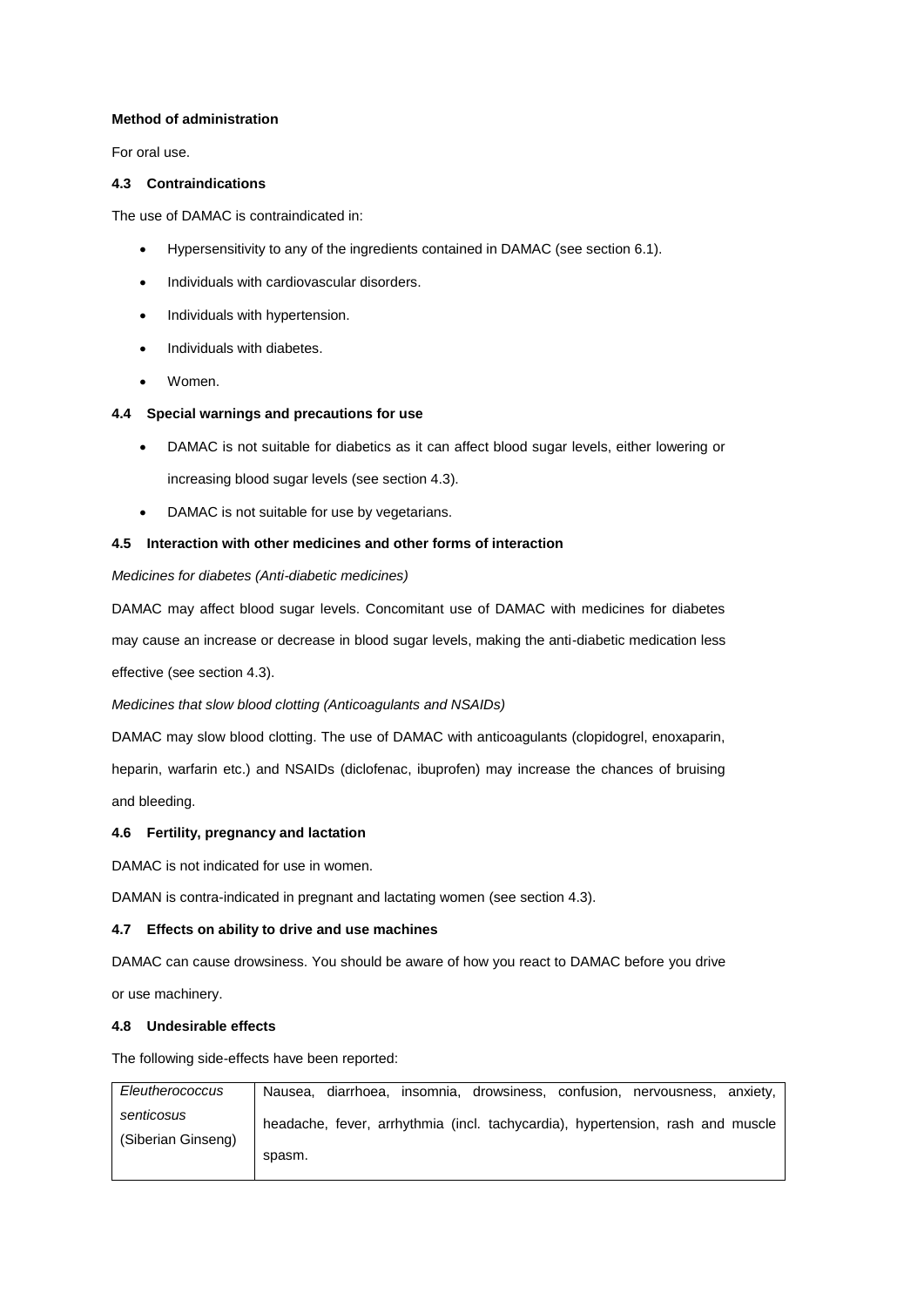| Epimedium          | Nausea, vomiting, dry mouth, thirst, tachyarrhythmia (disturbance in the regular |
|--------------------|----------------------------------------------------------------------------------|
| (Horny Goat Weed)  | rhythm of the heartbeat), fever, hypomania. Horny goat weed may also dilate      |
|                    | vessels and lower blood pressure. Long-term use may<br>coronary<br>cause         |
|                    | aggressiveness, irritability, or respiratory arrest.                             |
| Lepidium meyenii   | None known.                                                                      |
| (Maca)             |                                                                                  |
| Rehmannia          | Diarrhoea, abdominal pain, oedema, fatigue, vertigo and heart palpitations.      |
| (Chinese foxglove) |                                                                                  |
| Zinc               | Nausea, vomiting, loss of appetite, abdominal cramps, diarrhoea and headache.    |

### *Reporting of suspected adverse reactions*

Reporting suspected adverse reactions after authorisation of the medicine is important. It allows continued monitoring of the benefit/risk balance of the medicine. Health care providers are asked to report any suspected adverse reactions to SAHPRA via the "**6.04 Adverse Drug Reactions & Quality Problem Reporting Form**", found online under SAHPRA's publications:

[https://sahpra.org.za/wp-content/uploads/2020/01/6.04\\_ARF1\\_v5.1\\_27Jan2020.pdf](https://sahpra.org.za/wp-content/uploads/2020/01/6.04_ARF1_v5.1_27Jan2020.pdf)

#### **4.9 Overdose**

The treatment of overdosage is symptomatic and supportive.

#### **5 PHARMACOLOGICAL PROPERTIES**

#### **5.1 Pharmacodynamic properties**

Complementary Medicine

D 33.7 Combination Product

*Eleutherococcus senticosus* **(Siberian Ginseng)** helps to enhance physical, sexual and mental performance, whilst increasing energy and resistance to the harmful effects of stress.

*Epimedium* **(Horny Goat Weed)** is a natural phyto-aphrodisiac that supports libido. It is used to arouse sexual desire and enhance sexual performance.

*Lepidium meyenii* **(Maca)** enhances sexual desire in men and is used for its aphrodisiac properties. It has an energising effect – increasing energy, stamina and endurance as well as increasing mental clarity.

## *Rehmannia* **(Chinese foxglove)** acts as a general tonic.

**Zinc** is an essential trace mineral which plays an important role in reproductive health.

# **5.2 Pharmacokinetic properties**

No information is available.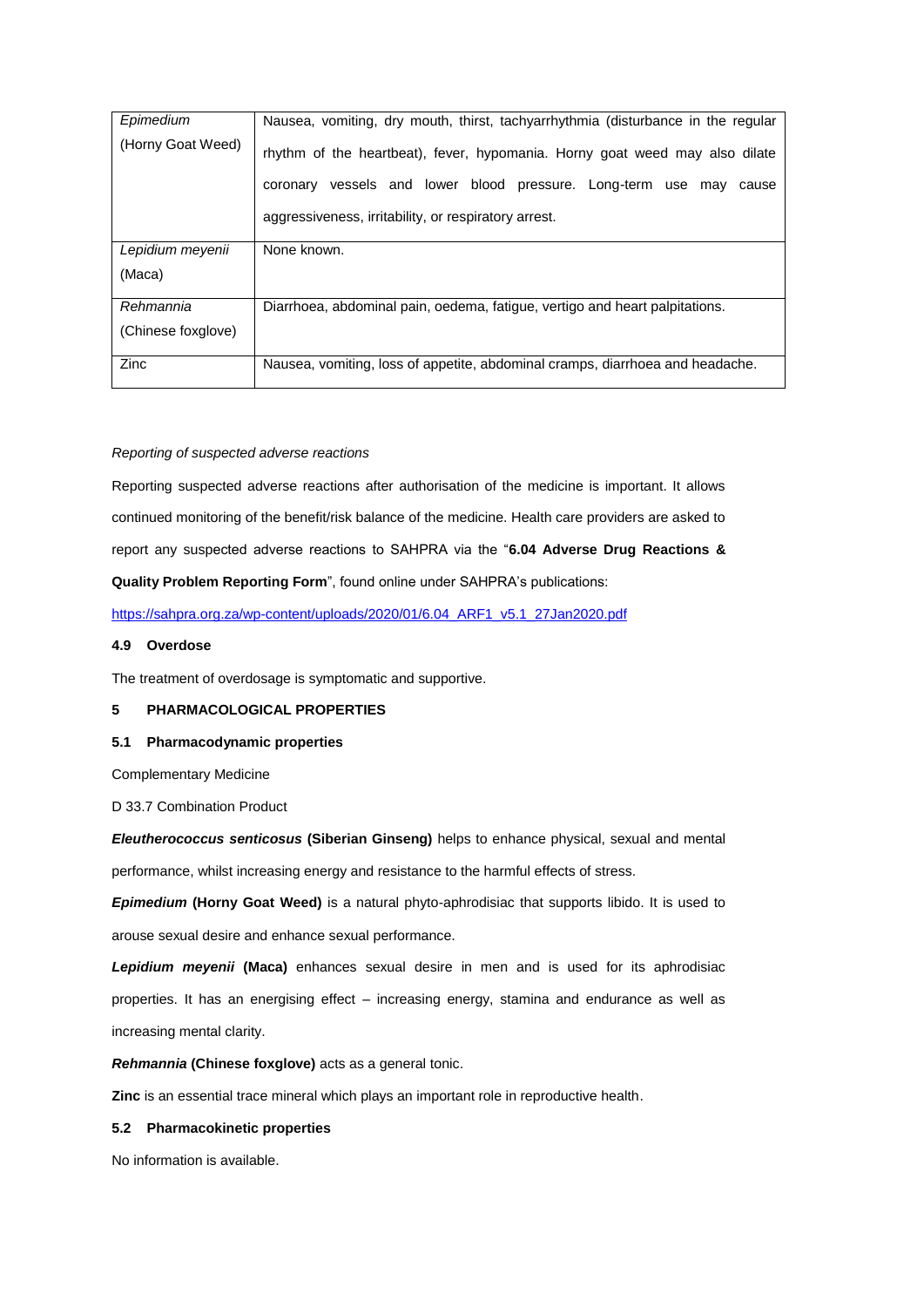# **6 PHARMACEUTICAL PARTICULARS**

## **6.1 List of excipients**

Gelatin wet solution

Purified water

Sodium copper chlorophyllin

Sunflower oil

Titanium dioxide (E171)

Wax mixture

# **6.2 Incompatibilities**

Not applicable.

### **6.3 Shelf life**

24 months.

# **6.4 Special precautions for storage**

Store at or below 25 °C in the original container. Keep well closed.

Keep out of reach of children.

### **6.5 Nature and contents of container**

Soft-Gel Capsules in white HDPE plastic containers of 30's and 60's.

# **6.6 Special precautions for disposal and other handling**

No special requirements.

# **7 HOLDER OF CERTIFICATE OF REGISTRATION**

Vikeleka Herbal Pharmaceuticals CC

Office 416, 197 Peter Mokaba Road, Morningside, Durban, 4001

031 2073007

customerservices@vikeleka.com

[www.vikeleka.com](http://www.vikeleka.com/)

# **8 REGISTRATION NUMBER**

To be allocated

# **9 DATE OF FIRST AUTHORISATION/RENEWAL OF THE AUTHORISATION**

Date of publication: October 2020

# **10 DATE OF REVISION OF THE TEXT**

January 2021

# *Scroll down for Damac Professional Information (Afrikaans Version)*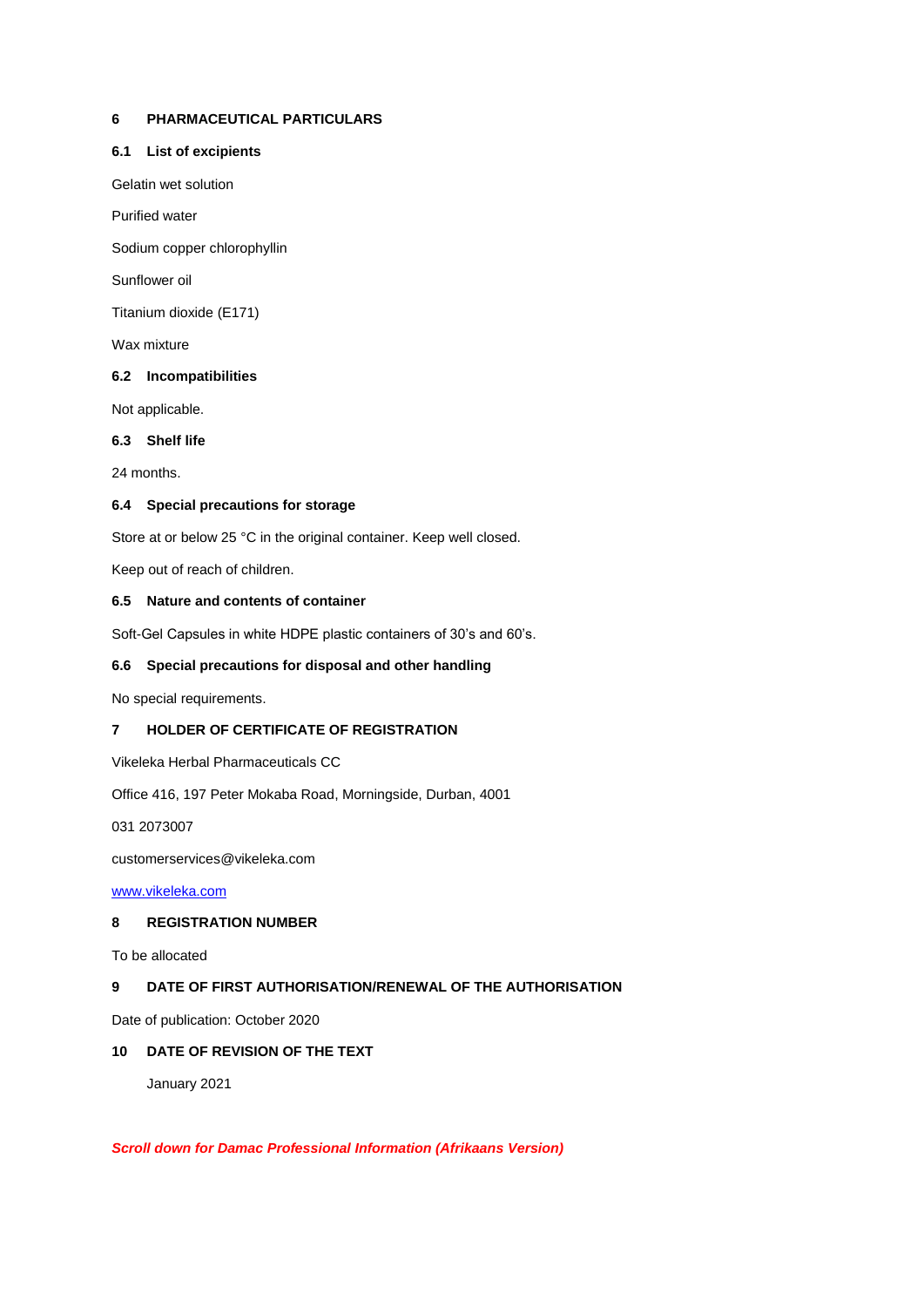#### **PROFESSIONELE INLIGTING**

Komplementêre medisyne

D 33.7 Kombinasie Produk

Hierdie ongeregistreerde medisyne is nie deur die SAHPRA geëvalueer in terme van kwaliteit,

veiligheid of die beöogde gebruik nie.

# **SKEDULERINGSTATUS**

**S0**

# **1 NAAM VAN DIE MEDISYNE**

# **DAMACTM Sagtejelkapsules**

# **2 KWALITATIEWE EN KWANTITATIEWE SAMESTELLING**

| Elke sagtejelkapsule bevat: |                  |
|-----------------------------|------------------|
| Eleutherococcus senticosus  | 150 mg           |
| (Siberiese ginseng)         |                  |
| Epimedium                   | 300 mg           |
| (Horny Goat Weed)           |                  |
| Lepidium meyenii            | $20 \mathrm{mg}$ |
| (Maka)                      |                  |
| Rehmannia                   | 20 <sub>mg</sub> |
| (Chinese vingerhoedplant)   |                  |
| Sink                        | *5.5 mg          |
|                             |                  |

\*50% van die aanbevole daaglikse dieet toelaag

Suiker vry.

Vir 'n volledige lys van onaktiewe stowwe, sien afdeling 6.1

DAMAC is Halaal gesertifiseerd deur NIHT(National Independent Halaal Trust)

# **3 FARMASEUTIESE VORM**

Sagtejelkapsule.

Donkergroen, langwerpige, sagtejelkapsules.

# **4 KLINIESE BESONDERHEDE**

### **4.1 Terapeutiese indikasies**

Verhoog libido, seksdrang en seksuele prestasie by mans.

# **4.2 Posologie en metode van toediening**

### **Posologie**

Neem een kapsule twee keer per dag saam met 'n maaltyd, of soos deur 'n professionele

gesondheidsdeskundige aangedui.

#### **Metode van toediening**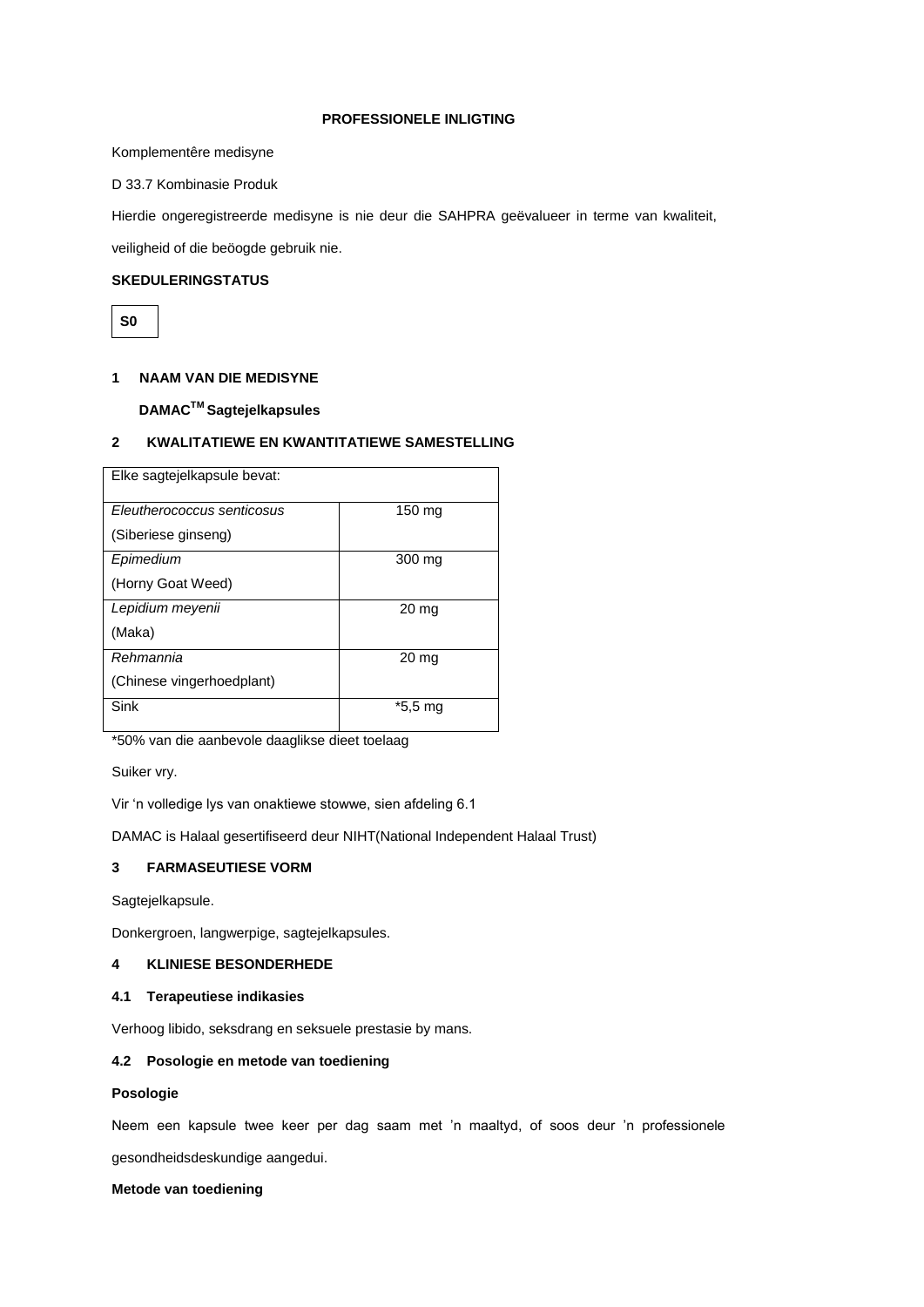Vir orale gebruik.

#### **4.3 Kontraindikasies**

Die gebruik van DAMAC word teenaangedui in die volgende gevalle:

Hipersensitiwiteit vir enige van die bestanddele wat in die produk voorkom (sien afdeling

6.1).

- Individue met kardiovaskulêre versteurings.
- Individue met hoë bloeddruk.
- Individue met suiker siekte.
- Vrouens.

#### **4.4 Spesiale waarskuwings en voorsorgmaatreëls vir gebruik**

- DAMAC is nie geskik vir diabete nie omdat dit die bloedsuikervlakke kan beïnvloed deur bloedsuikervlakke óf te verlaag óf te verhoog (sien afdeling 4.3).
- DAMAC is nie geskik vir vegetariërs nie.

### **4.5 Interaksie met ander medisyne en ander vorms van interaksie**

#### *Medisyne vir diabetes (Antidiabetiese medisyne)*

DAMAC kan bloedsuikervlakke beïnvloed. Meegaande gebruik van DAMAC met medisyne vir suiker siekte kan `n toename of afname in bloedsuikervlakke veroorsaak, wat die antidiabetiese medikasie minder doeltreffend maak (sien afdeling 4.3).

*Medisyne wat bloedstolling vertraag (Antistolmiddels en NSAIMs)* 

DAMAC kan bloedstolling vertraag. Die gebruik van DAMAC tesame met antistolmiddels (klopidogrel, enoksaparien, heparien, warfarien ens.) en NSAIMs (diklofenak, ibuprofeen) kan die moontlikheid van kneusing en bloeding verhoog.

#### **4.6 Fertiliteit, swangerskap en laktasie**

DAMAC word nie vir gebruik deur vrouens aangedui nie.

DAMAC is teenaangedui vir swanger en borsvoedende vroue (sien addeling 4.3).

#### **4.7 Effekte op die vermoë om te bestuur en die gebruik van masjinerie**

DAMAC kan lomerigheid veroorsaak. Jy moet seker maak dat jy nie betrokke raak in die bogenoemde aktiwiteite totdat jy bewus is tot en met watter mate DAMAC jou affekteer nie.

# **4.8 Ongewenste effekte**

Die volgende newe-effekte is aangemeld

| Eleutherococcus     | Naarheid, diarree, slaaploosheid, duiseligheid, verwarring, senuagtigheid, angstigheid, hoofpyn, |
|---------------------|--------------------------------------------------------------------------------------------------|
| senticosus          | koors, aritmie (insl. hartversnelling), hoë bloeddruk/hipertensie, uitslag en spierspasma.       |
| (Siberiese ginseng) |                                                                                                  |
|                     |                                                                                                  |
| Epimedium           | Naarheid, vomering, droë mond, dorstigheid, tagi-aritmie (versteuring van die normale ritme van  |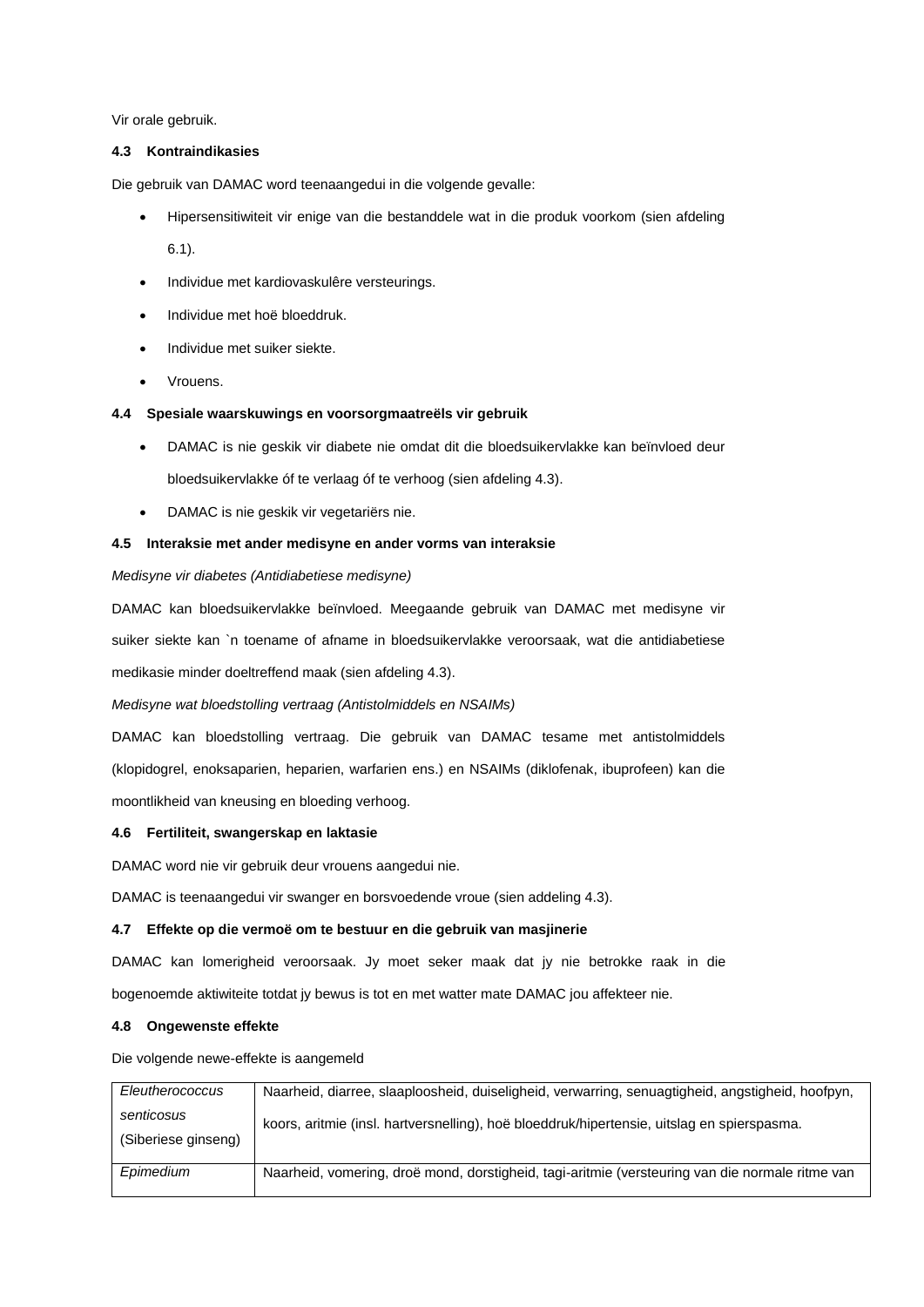| (Horny Goat Weed) | die hartklop), koors, hipomanie. Epimedium kan ook bloedvate verwyd en bloeddruk verlaag. |
|-------------------|-------------------------------------------------------------------------------------------|
|                   | Langtermyngebruik kan lei tot aggressie, geïrriteerdheid, of asemhalingstilstand.         |
| Lepidium meyenii  | Geen sover bekend nie.                                                                    |
| (Maka)            |                                                                                           |
| Rehmannia         | Diarree, buikpyn, edeem, uitputting, duiseligheid en hartkloppings.                       |
| (Chinese)         |                                                                                           |
| vingerhoedplant)  |                                                                                           |
| Sink              | Naarheid, vomering, verlies van eetlus, maagkrampe, diarree en hoofpyn.                   |

#### **Aanmelding van vermoedelike ongewenste reaksies**

Aanmelding van vermoedelike ongewenste reaksies na goedkeuring van die medisyne is belangrik. Dit laat volgehoue monitering van die voordeel/risiko balans van die medisyne toe. Gesondheidsorgwerkers word versoek om enige vermoedeilike ongewenste reaksies by SAHPRA aan te meld via die **"6.04 Adverse Drug Reactions & Quality Problem Reporting Form"**, wat aanlyn gevind kan word onder SAHPRA se publikasies:

https://sahpra.org.za/wp-content/uploads/2020/01/6.04 ARF1\_v5.1\_27Jan2020.pdf.

#### **4.9 Oordosering**

Die behandeling van oordosering is simptomaties en ondersteunend.

### **5 FARMAKOLOGIESE EIENSKAPPE**

#### **5.1 Farmakodinamiese eienskappe**

Komplementêre medisyne

Kombinasie Produk

D 33.7

*Eleutherococcus senticosus* **(Siberiese ginseng)** help om liggaamlike, seksuele en verstandelike prestasie te verhoog, terwyl energie en weerstand teen die skadelike uitwerking van stres verhoog word.

*Epimedium* (**Horny Goat Weed)** is 'n natuurlike plantaardige seksstimuleermiddel wat libido (geslagsdrif) ondersteun. Dit word gebruik om die seksdrang aan te wakker en verhoog seksuele prestasie.

*Lepidium meyenii* **(Maka)** verbeter die seksdrang in mans en word vir die seksstimulerende eienskappe daarvan gebruik. Dit het 'n energiewekkende uitwerking – verhoogde energie, stamina en uithou vermoë asook verbeterde helderheid van die verstand.

*Rehmannia* **(Chinese vingerhoedplant)** funksioneer as 'n generiese tonikum.

**Sink** is 'n noodsaaklike spoormineraal wat 'n belangrike rol in reproduktiewe gesondheid speel.